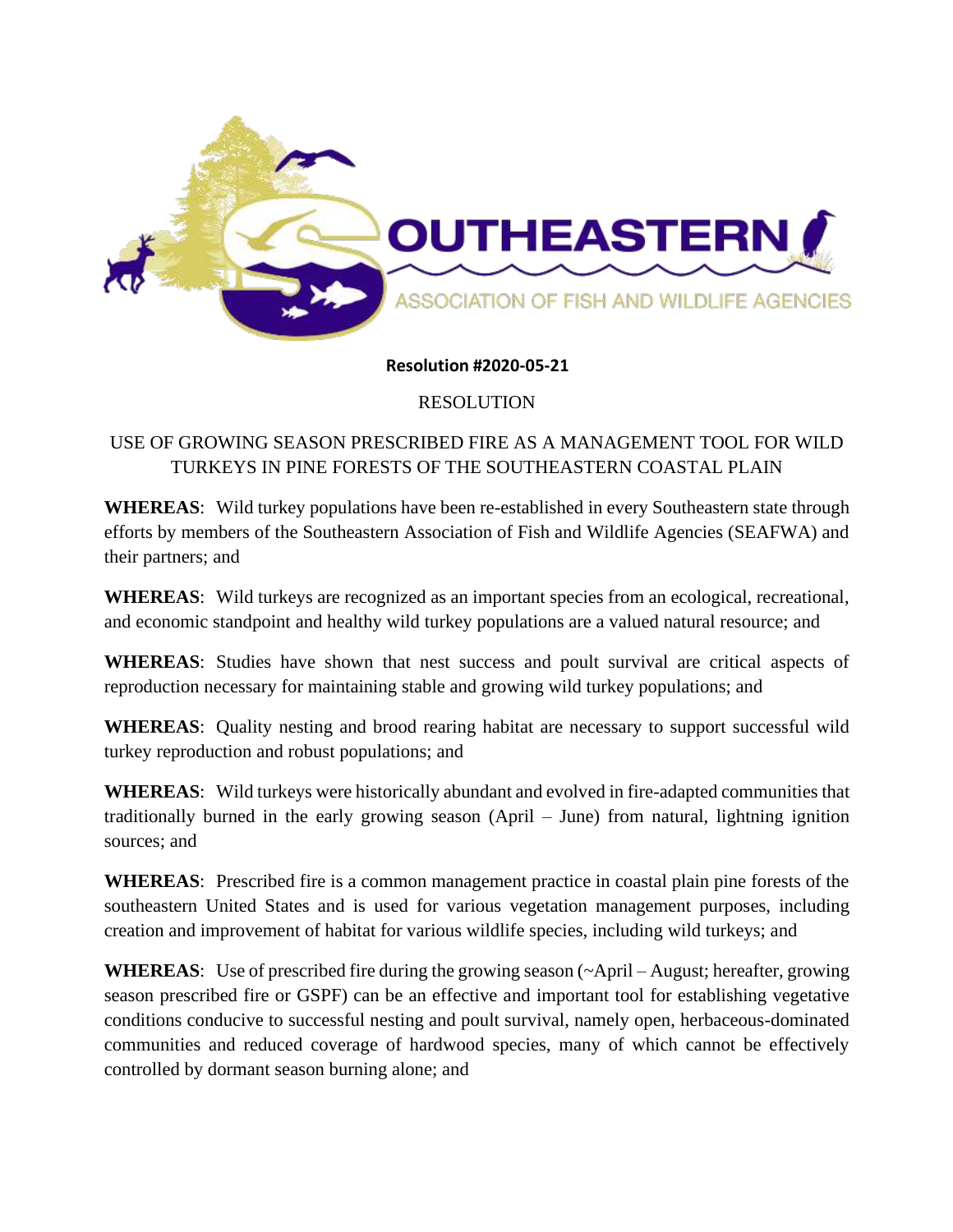**WHEREAS**: Land managers over recent decades have increasingly incorporated GSPF into management planning, which, due to the ground nesting behavior and precocial young of wild turkeys, has given rise to public concern for the welfare of wild turkeys when GSPF is conducted during periods of nesting and brood rearing; and

**WHEREAS**: A growing body of research indicates low rates of direct loss for nests (<5%) and broods exposed to GSPF; moreover, research indicates that most female wild turkeys select nest sites in areas that were burned within the previous 3 years; and

**WHEREAS**: Growing season fires are generally only prescribed in areas after three or more years have passed since burning, effectively reducing exposure of wild turkey nests to GSPF, and that any nest loss that does occur is partially mitigated by propensity of female turkeys to renest; and

**WHEREAS**: Female wild turkeys frequently select areas burned within the previous two years for brood rearing and such use is associated with increased poult survival; and

**WHEREAS**: We acknowledge that factors besides seasonality associated with prescribed fire influence vegetation response and wild turkey resource use and behavior, including frequency (burn return interval), scale (extent), and severity of burning.

**NOW, THEREFORE, BE IT RESOLVED** that the Southeastern Association of Fish and Wildlife Agencies hereby advocates that member states:

- 1. Acknowledge that fire return intervals of  $\leq$ 3 years and distributed in a mosaic pattern are an essential management practice needed to maintain and enhance habitat for wild turkeys throughout the upland pine forests of the southeastern coastal plain; and
- 2. Support use of GSPF as a tool for improving vegetation conditions in fire-adapted community types in the southeastern coastal plains for the benefit of wild turkeys, particularly where managers are unable to meet management objectives with dormant season prescribed fire alone; and
- 3. Urge caution in extensively using GSPF on a fire return interval  $\leq 2$  years because such application may pose risks to turkey nests and broods due to these stands being preferentially selected by females during the reproductive periods, recognizing, however, that such frequent application may be useful in the short-term on a limited basis for restoring overgrown, woody sites to more open, herbaceous, early successional community types and that such use would provide beneficial long-term effects for turkey populations and pose minimal long-term deleterious effects to wild turkeys during a brief community restoration period; and
- 4. Acknowledge that a growing body of research suggests prescribed fires, regardless of the season they occur, conducted at sizes which encompass an area representative of the majority of a wild turkey's average seasonal home range may alter space-use throughout the landscape in which they occur, and create conditions in which interior areas (>250 m from edges) of burns are subsequently avoided by wild turkeys for a period of time;